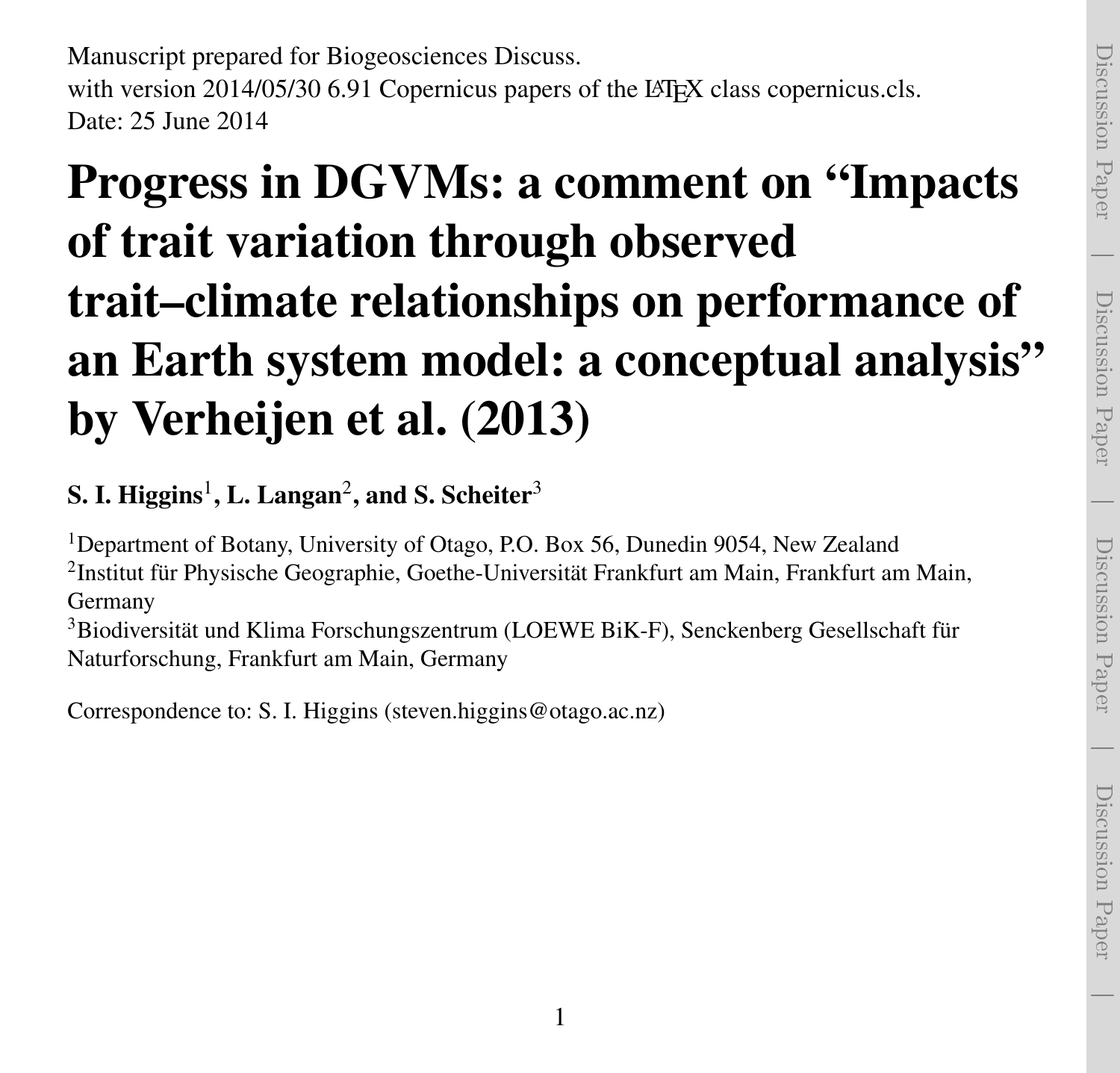# Discussion PaperDiscussion Paper

 $\overline{\phantom{a}}$ 

|

 $\overline{\phantom{0}}$ 

#### Abstract

### 1 Introduction

Dynamic Global Vegetation Models (DGVMs) are now central elements in Earth system models and our ability to understand past and anticipate future changes in the Earth system is intimately linked to the quality of DGVMs (Prentice et al., 2007). There are many ways in which DGVMs need improvement and there are many exciting initiatives under way. In a recent manuscript Verheijen et al. (2013) describe one pathway. To provide context for their work they compare their approach to other initiatives. In this contribution we wish to point out ways in which Verheijen and colleagues misrepresented the aDGVM2 (which they incorrectly call the aDGVM, which is in fact a different model published by Scheiter and Higgins, 2009) as presented in Scheiter et al. (2013). While the aim of this piece is primarily to set the record straight, we additionally point out similarities and differences between the approach described by Verheijen et al. (2013) and that described by Scheiter et al. (2013).

Verheijen et al. (2013) motivate their study by stating in reference to JeDi-DGVM (Pavlick et al., 2013) and aDGVM2 (Scheiter et al., 2013) that "none of the approaches so far tried to maximally include trait variation based on observational trait data and capture multiple sources of this variation by relating trait data to environmental variables". Although we appreciate that this statement was designed to illustrate the uniqueness of Verheijen et al. (2013) and the statistical approach they adopt, it does have the side-effect of suggesting that these two papers ignored variation in traits and the relationships between traits and the environment. We would like to point out that Fig. 5 of our paper plots the positions of modelled individuals in multivariate trait space and relates the axes of this trait space to environmental variables.

In the same paragraph the authors go on to suggest that DGVM modellers need to apply assembly theory to better understand and model relationships between traits and the environment when they state " Such relationships between environmental conditions and traits can potentially be understood via ecological assembly theory". This is exactly what we propose in Scheiter et al. (2013) where the introduction explicitly proposes that DGVM modelling could benefit from two branches of community ecology, namely coexistence theory and community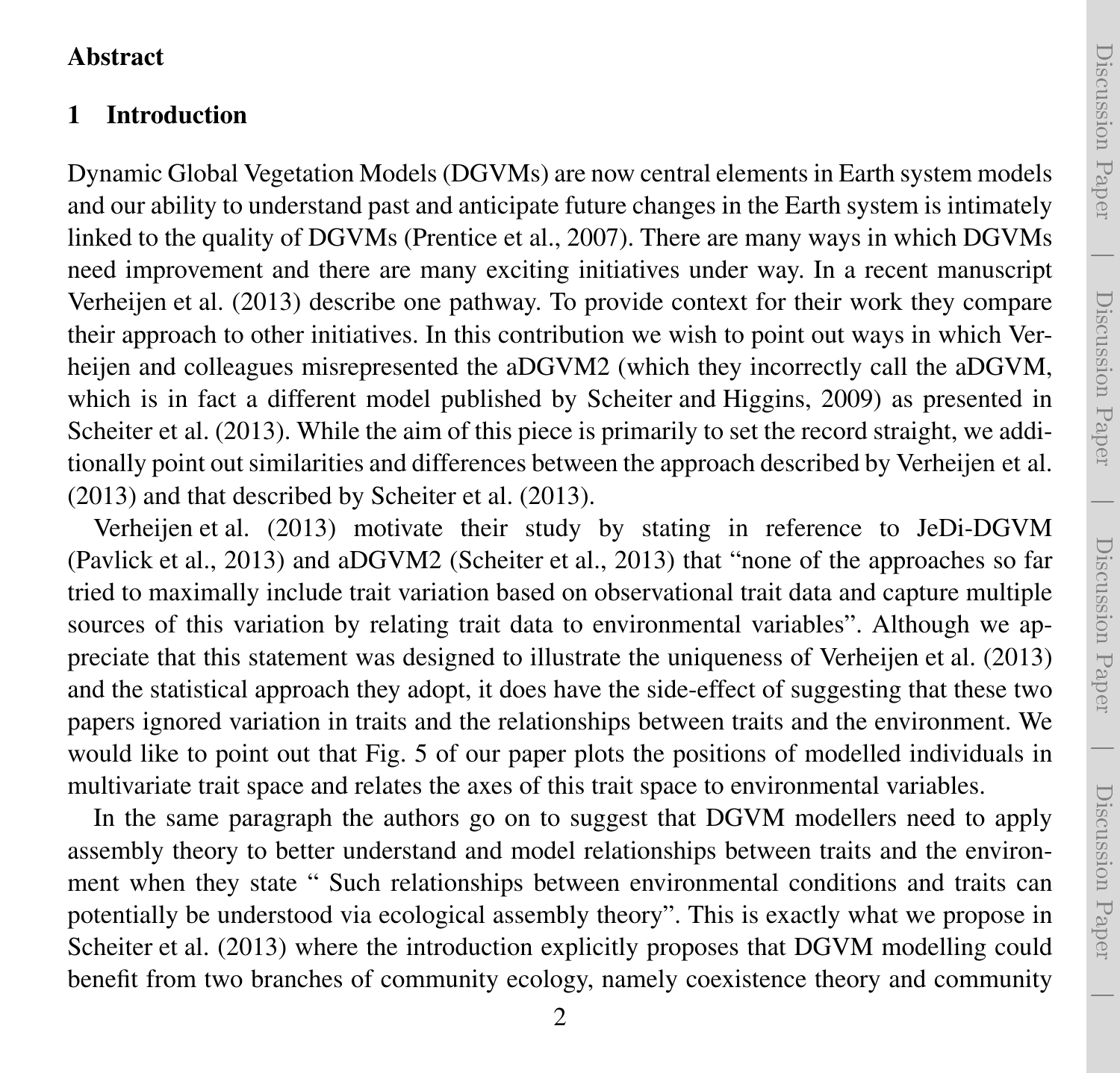|

 $\overline{\phantom{a}}$ 

 $\overline{\phantom{0}}$ 

assembly theory. Moreover the title of Scheiter et al. (2013) includes the words "learning from community ecology". Our impression from reading Pavlick et al. (2013) is that the traits that JeDi-DGVM predicts at a site are, as is the case with aDGVM2, a function of how environmental attributes select for trait combinations. This is an interpretation that Verheijen et al. (2013) appear, in apparent contradiction to their statement we cite above, to share in their discussion when they state that "some DGVMs also implement the concept of environmental filtering, like the JeDi-DGVM Pavlick et al. (2013)".

In the discussion, JeDi-DGVM (Pavlick et al., 2013) is further criticised because its traits are "not-measurable". While we cannot assess what is measurable, we like to point out that invitingly measurable traits are not inherently more useful than traits that can be inferred using inverse statistical methods (see Hartig et al., 2012 for an overview of using inverse methods in the context of DGVMs).

At a prominent point in the discussion Verheijen state that the "aDGVM has not been validated with observational data". This dismissive statement serves as invitation to the reader to ignore the aDGVM2. This is a curious criticism of our work, because we never claimed the aDGVM2 to be validated; the paper in question was explicitly a methods and concept paper and we did not make any forecasts. Furthermore, we are sure that most authors of DGVMs would not claim to have authored validated models. At best a DGVM can claim to have passed some benchmarks, to provide a better benchmark score than competitor models. Furthermore, should an author pronounce a model "validated", this pronouncement is not universal, but restricted to the domain of that study. This criticism is even more curious considering that the authors themselves at the conclusion of the introduction state that their study is not aiming to produce "realistic results" and that their focus lies in "evaluating the importance of incorporating climate-driven trait variation". This disclaimer seems ad hoc given that considerable space in the manuscript is devoted to benchmarking the model and explaining why the benchmarks used might undervalue the performance of their modelling approach (e.g. "Our simulations with 7 vegetation classes performed less well, but this might partly depend on the chosen vegetation map" and "This implies that the estimates of GPP by Beer et al. (2010) might be too low"); space, that could have been used "evaluating the importance of incorporating climate-driven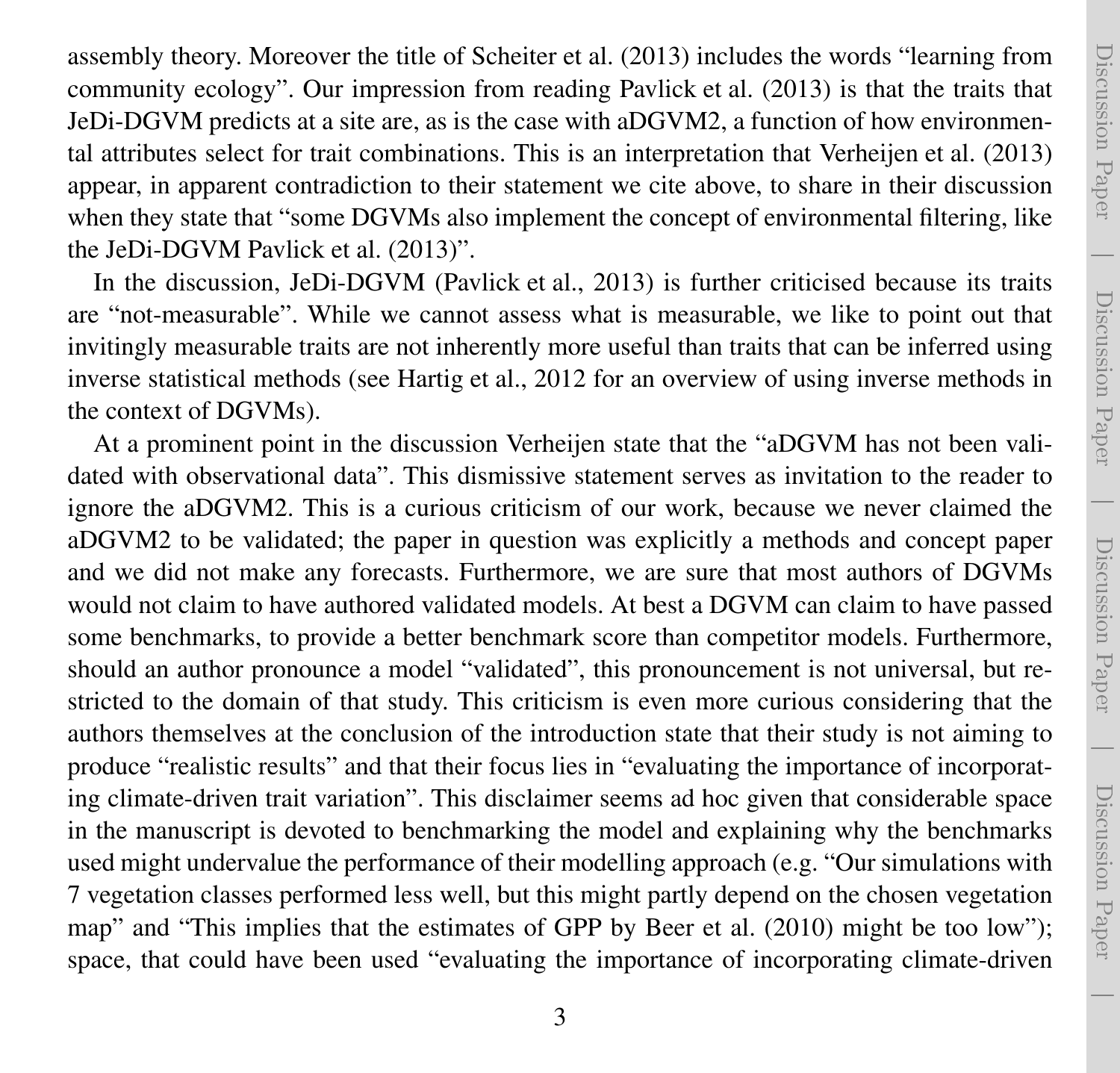$\overline{\phantom{0}}$ 

|

 $\overline{\phantom{0}}$ 

trait variation". Perhaps the disclaimer was added because the new parameterisation method developed in the Verheijen paper yielded substantially poorer benchmark scores than the existing parameterisation method. The different performances of the parameterisation methods supports our contention (Scheiter et al., 2013) that hidden calibration in DGVMs inflates their capacity to match benchmarks and hides model misspecification; something that objective parameterisation schemes will reveal. The Verheijen manuscript which essentially compares a hidden calibration parameterisation method, with two objective parameterisation methods nicely illustrates this point.

To be more constructive we would like to point out important differences between our approach and that adopted by Verheijen et al. (2013). We explicitly chose not to follow the approach used by Verheijen et al. (2013) which was to use direct statistical inference to parameterise plant trait diversity. The pragmatic but inherent problem with this approach is that there is no 1 : 1 match between the parameters in trait databases and the parameters DGVMs use. In fact it appears, on evidence of the Verheijen manuscript, that only three JSBACH (the DGVM used in the Verheijen study) traits matched traits in TRY (Kattge et al., 2011) and other trait databases used in Verheijen et al. (2013). Our approach attempts to side-step the parameter incongruence problem by instead focusing on defining trade-offs between traits. Verheijen et al. (2013) correctly point out in their discussion that model architecture constrains how trade-offs are represented and they identify cases where JSBACH is, in this regard, limited. Verheijen et al. (2013) then state that "aDGVM has not been validated with observational data nor does it include trait trade-offs". This second strongly dismissive statement is perplexing given that the central tenet of the aDGVM2 is to focus not so much on the traits but on the trade-offs between traits. In Scheiter et al. (2013), a paper cited by the authors, we identified trade-offs and their representation in DGVMs as the central challenge for next generation DGVMs. We discuss at some length how to implement such trade-offs in DGVMs and we used the aDGVM2 to illustrate some of these ideas. Some trade-offs in the aDGVM2 are empirically defined, but others are emergent consequences of conservation of mass principles and mechanical constraints implemented in the model (Scheiter et al., 2013). Once trade-offs are defined, the actual trait values a plant may adopt in an aDGVM2 simulation are the outcome of trait filtering. We use the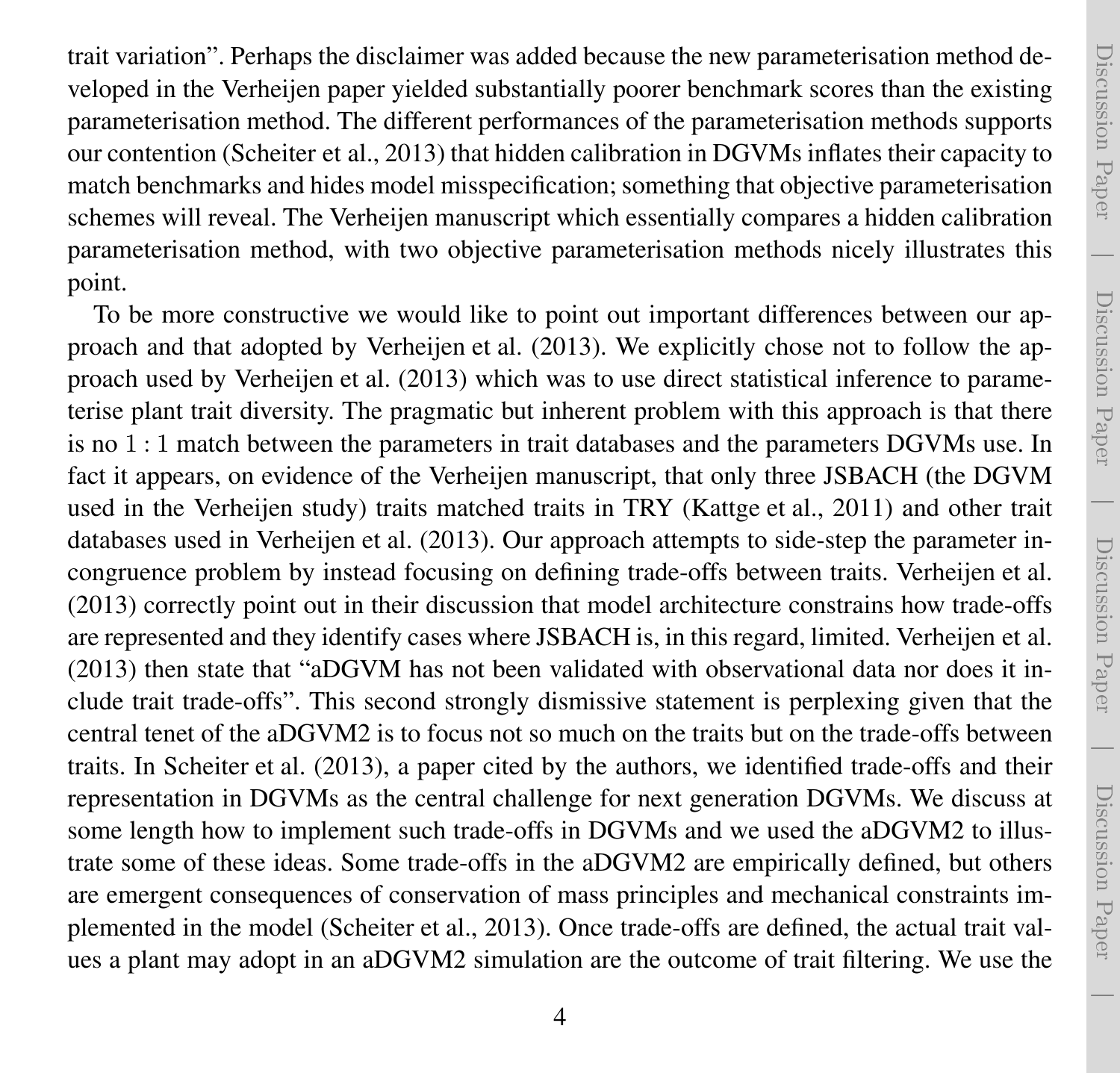$\overline{\phantom{a}}$ 

|

 $\overline{\phantom{0}}$ 

term "trait filtering" as shorthand for how the ecological processes implemented in the model define the trait combinations that persist in a simulation (Figs. 2 and 4 in Scheiter et al., 2013). A constructive criticism of Scheiter et al. (2013) would involve pointing out whether important trade-offs are missing from the aDGVM2 or if trade-offs included are mis-specified.

A further difference is that Verheijen use statistical smoothing methods to estimate how the three traits that are congruent between the JSBACH model and the trait databases vary in environmental space and then use the resulting functions as a lookup table to reparameterise every simulation year, for each grid cell, the traits of each plant functional type. In this context they criticise aDGVM2, stating that in the aDGVM2 "environmental filtering only acts on trait values through the next generation". This is not entirely correct. The aDGVM2 allows thousands of individual plants, each with their own potentially unique set of traits, to exist in a simulated vegetation patch. These individuals can die at any modelled time-step as influenced by disturbance, competition and resource availability. In addition, other individuals with potentially novel trait combinations can germinate each year. As a consequence of these birth and death processes the community trait matrix will change every modelled time step. Furthermore, in the aDGVM2 we make a distinction between traits (inherited attributes) and phenotypes (the outcome of interactions between an organisms' traits and its environment). Traits of a modelled individual cannot vary in the lifetime of that individual, but a modelled individual's phenotype can change as it grows and is subjected to disturbance. In summary, the phenotypes of individuals are modelled to change each simulation time step and the community trait matrix changes every time an individual is born and every time and individual dies. It follows that the criticism that the aDGVM2 approach is flawed because it does not allow "traits" to vary between years is distracting and without substance.

A related problem with using statistical methods to parameterise functional diversity in DGVMs is that the dimensionality of the parameterisation task is high. The Verheijen et al. (2013) approach essentially requires a different parameterisation for each time step, for each geographic location, for each plant functional type. Even though using correlations between environmental factors and traits is used to reduce the dimensionality of the task, many parameters are needed. A side-effect of this large number of parameters is that it provides the modeller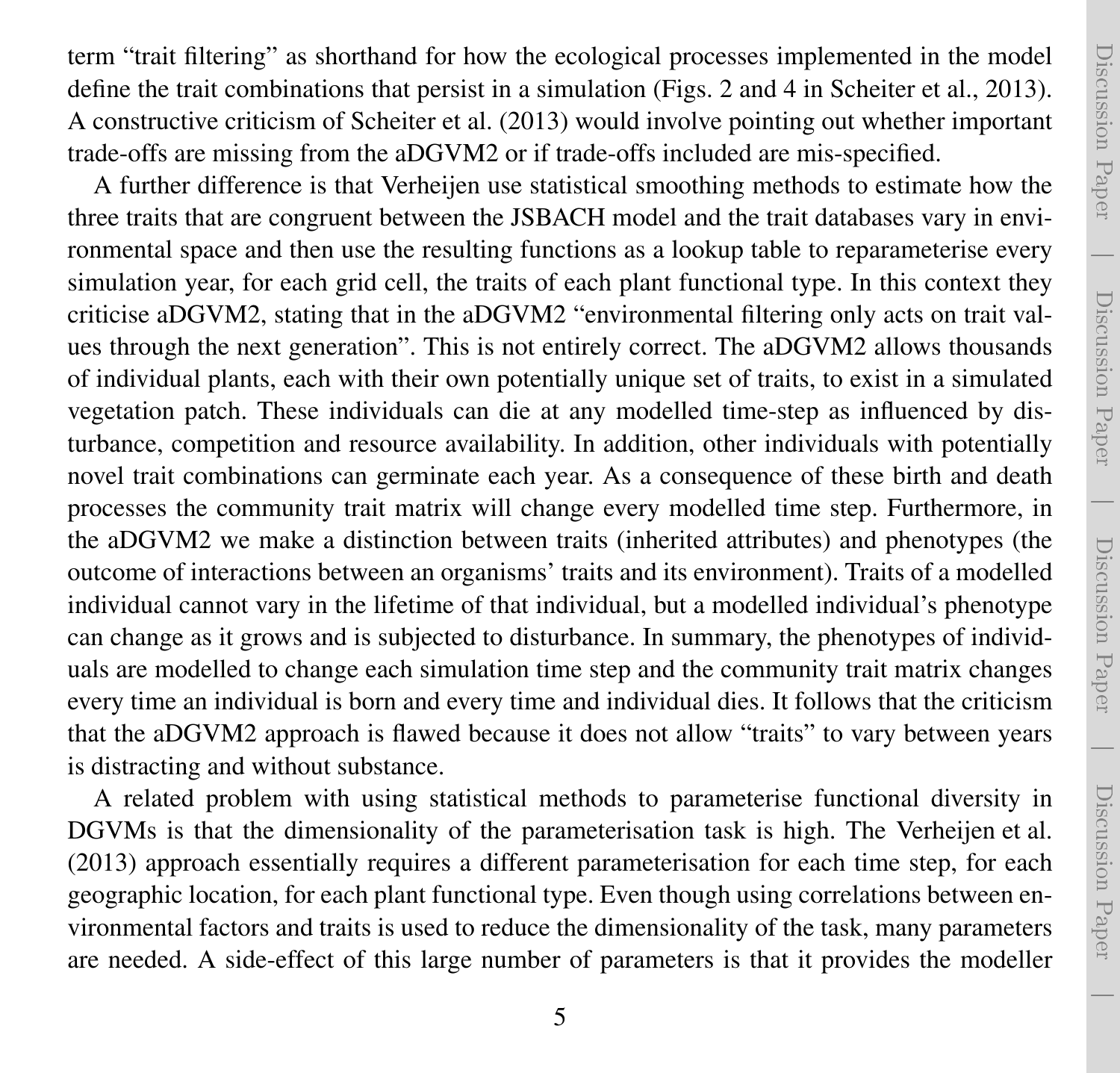|

 $\overline{\phantom{0}}$ 

with the flexibility to tune the model to a benchmark. As we discuss in Scheiter et al. (2013), one advantage of our method of combing trade-offs and trait filtering is that the dimensionality of the functional diversity parameterisation does not change with the number of functional types or with the number of geographical locations simulated.

A further reason why we would not advocate Verheijen et al.'s (2013) statistical route to describing trait variation is that it is well known that within a plant functional type at a site there is a large range of trait states, simply because species with differing trait values are more likely to coexist (Macarthur and Levins, 1967). Cody's (1986) delightful example of the divergent leaf traits of coexisting species of Proteaceae shrubs nicely illustrates this point. It follows that additional information and assumptions regarding limitations on the similarity of species need to be made when developing statistical models of community assembly (Laughlin and Laughlin, 2013). Future community assembly will be conditional on each localities community trait matrix and the community matrix is in turn defined, in part, by history. That is, while a statistical approach seems pragmatic, it is not clear whether identifiable statistical models and appropriate data that describe all the important sources of variation can be defined. By aggregating the effects of "different temporal and spatial scales, including acclimation, adaptation of species and species replacement" in statistical models (with a median  $R^2$  value of 0.36) Verheijen et al. (2013) actually smooth away substantial components of the variation they themselves recognise as being essential for next generation DGVMs.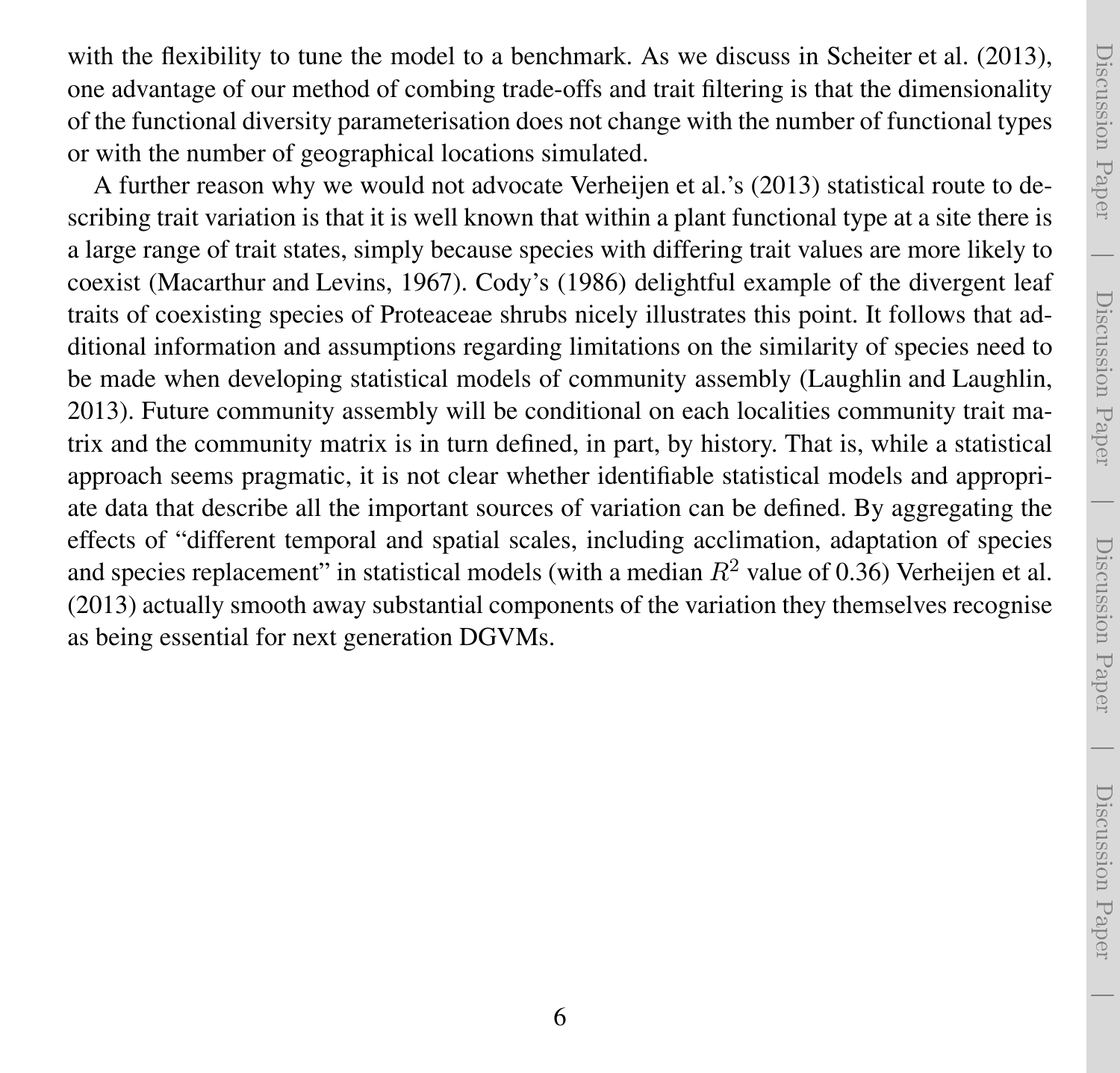|

 $\overline{\phantom{a}}$ 

 $\overline{\phantom{0}}$ 

We readily concede that the aDGVM2 as published in Scheiter et al. (2013) is a starting point, an illustration of the promise of one approach, a vehicle for encouraging a more intimate interaction between trait data and DGVMs. We are disappointed that Verheijen and colleagues felt it necessary to dismiss our contribution. To criticise a concept model because it is "notvalidated" misses the point of a concept model. To criticise a published work for not "relating trait data to environmental variables" or for "not including trade-offs" when that work quite transparently does both is a questionable way to make progress in science.

We hope that this comment has made some of the differences between the two approaches more apparent to both developers and users of DGVMs. In summary the important difference is that Verheijen et al. (2013) use a direct statistical method to parameterise plant functional diversity, whereas Scheiter et al. (2013) and Pavlick et al. (2013) define trade-offs between plant functional traits, which allow functional diversity to emerge as a by-product of model dynamics. The approach followed by Scheiter et al. (2013) and Pavlick et al. (2013) is reliant on the specification of trade-offs between functional traits, how they together with modelled and forced environmental factors influence birth, death and growth rates in the models. While this may sound simple in principle Scheiter et al. (2013) outline some of the non-trivial challenges involved in developing such models to the stage where they can approach the reliability of existing DGVMs.

*Acknowledgements.* Financial support was provided by the Deutsche Forschungsgemeinschaft (DFG) and Hesse's Landesoffensive zur Entwicklung wissenschaftlich-Ökonomischer Exzellenz (LOEWE).

#### References

- Cody, M. L.: Structural niches in plant communities, in: Community Ecology, edited by: Diamond, J. M., Harper & Row, New York, NY, 381–405, 1986.
- Hartig, F., Dyke, J., Hickler, T., Higgins, S. I., O'Hara, R. B., Scheiter, S., and Huth, A.: Connecting dynamic vegetation models to data – an inverse perspective, J. Biogeogr., 39, 2240–2252, doi:10.1111/j.1365-2699.2012.02745.x, 2012.
- Kattge, J., Díaz, S., Lavorel, S., Prentice, I. C., Leadley, P., Bönisch, G., Garnier, E., Westoby, M., Reich, P. B., Wright, I. J., Cornelissen, J. H. C., Violle, C., Harrison, S. P., Van Bodegom, P. M., Reichstein, M., Enquist, B. J., Soudzilovskaia, N. A., Ackerly, D. D., Anand, M., Atkin, O., Bahn, M.,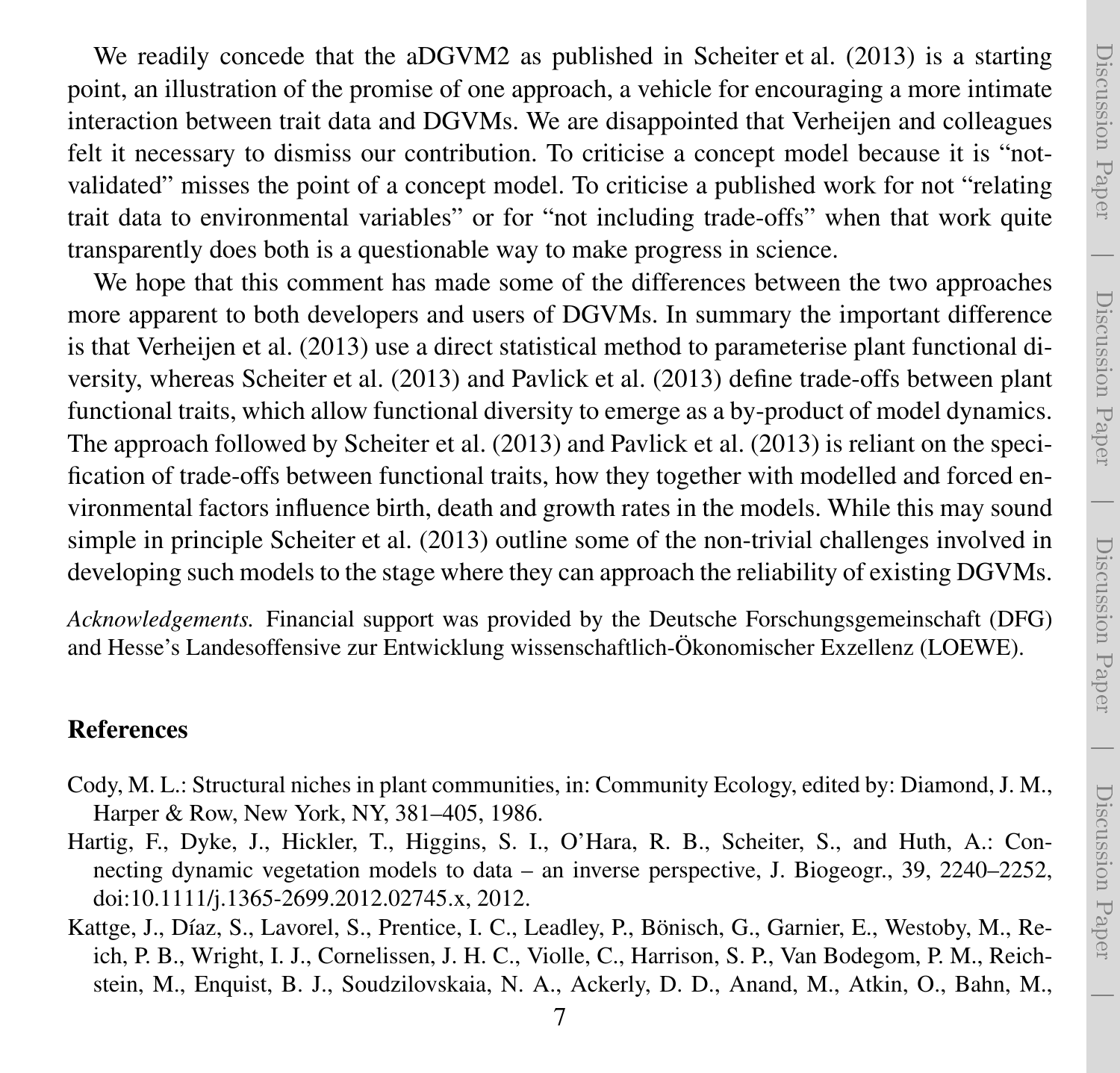$\overline{\phantom{a}}$ 

|

 $\overline{\phantom{0}}$ 

Baker, T. R., Baldocchi, D., Bekker, R., Blanco, C. C., Blonder, B., Bond, W. J., Bradstock, R., Bunker, D. E., Casanoves, F., Cavender-Bares, J., Chambers, J. Q., Chapin III, F. S., Chave, J., Coomes, D., Cornwell, W. K., Craine, J. M., Dobrin, B. H., Duarte, L., Durka, W., Elser, J., Esser, G., Estiarte, M., Fagan, W. F., Fang, J., Fernández-Méndez, F., Fidelis, A., Finegan, B., Flores, O., Ford, H., Frank, D., Freschet, G. T., Fyllas, N. M., Gallagher, R. V., Green, W. A., Gutierrez, A. G., Hickler, T., Higgins, S. I., Hodgson, J. G., Jalili, A., Jansen, S., Joly, C. A., Kerkhoff, A. J., Kirkup, D., Kitajima, K., Kleyer, M., Klotz, S., Knops, J. M. H., Kramer, K., Kühn, I., Kurokawa, H., Laughlin, D., Lee, T. D., Leishman, M., Lens, F., Lenz, T., Lewis, S. L., Lloyd, J., Llusià, J., Louault, F., Ma, S., Mahecha, M. D., Manning, P., Massad, T., Medlyn, B. E., Messier, J., Moles, A. T., Müller, S. C., Nadrowski, K., Naeem, S., Niinemets, Ã., Nöllert, S., Nüske, A., Ogaya, R., Oleksyn, J., Onipchenko, V. G., Onoda, Y., Ordoñez, J., Overbeck, G., Ozinga, W. A., Patiño, S., Paula, S., Pausas, J. G., Peñuelas, J., Phillips, O. L., Pillar, V., Poorter, H., Poorter, L., Poschlod, P., Prinzing, A., Proulx, R., Rammig, A., Reinsch, S., Reu, B., Sack, L., Salgado-Negret, B., Sardans, J., Shiodera, S., Shipley, B., Siefert, A., Sosinski, E., Soussana, J.-F., Swaine, E., Swenson, N., Thompson, K., Thornton, P., Waldram, M., Weiher, E., White, M., White, S., Wright, S. J., Yguel, B., Zaehle, S., Zanne, A. E., and Wirth, C.: TRY – a global database of plant traits, Glob. Change Biol., 17, 2905–2935, doi:10.1111/j.1365-2486.2011.02451.x, 2011.

- Laughlin, D. C. and Laughlin, D. E.: Advances in modeling trait-based plant community assembly, Trends Plant Sci., 18, 584–593, doi:10.1016/j.tplants.2013.04.012, 2013.
- Macarthur, R. and Levins, R.: The limiting similarity, convergence, and divergence of coexisting species, Am. Nat., 101, 377–385, 1967.
- Pavlick, R., Drewry, D. T., Bohn, K., Reu, B., and Kleidon, A.: The Jena Diversity-Dynamic Global Vegetation Model (JeDi-DGVM): a diverse approach to representing terrestrial biogeography and biogeochemistry based on plant functional trade-offs, Biogeosciences, 10, 4137–4177, doi:10.5194/bg-10-4137-2013, 2013.
- Prentice, I. C., Bondeau, A., Cramer, W., Harrison, S. P., Hickler, T., Lucht, W., Sitch, S., Smith, B., and Sykes, M. T.: Dynamic Global Vegetation Modeling: quantifying terrestrial ecosystem responses to large-scale environmental change, in: Terrestrial Ecosystems in a Changing World, edited by: Canadell, J. G., Pataki, D. E., and Pitelka, L. F., Global Change – The IGBP Series, Springer, Berlin Heidelberg, 175–192, 2007.
- Scheiter, S. and Higgins, S. I.: Impacts of climate change on the vegetation of Africa: an adaptive dynamic vegetation modelling approach, Glob. Change Biol., 15, 2224–2246, doi:10.1111/j.1365-2486.2008.01838.x, 2009.